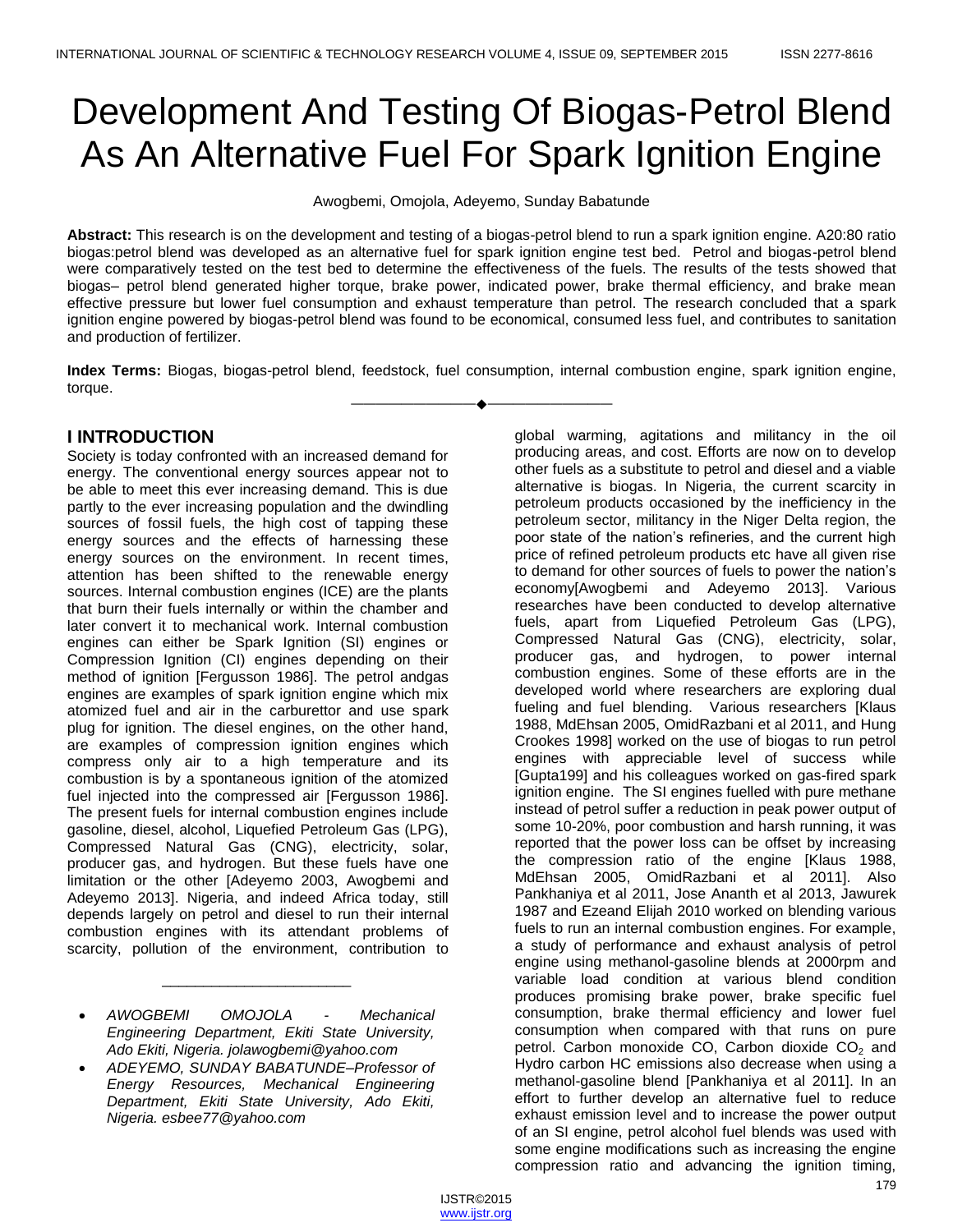almost 12.5% increase in power output was reportedly achieved [Jose 2013, Muhamad and Atan 2012]. This research developed a biogas-petrol blend and used the resulting mixture to run a spark ignition test bed. Parameters such as torque, specific fuel consumption, brake power, brake thermal efficiency, brake mean effective pressure, mechanical efficiency, indicated thermal efficiency, and exhaust temperature at different speeds were compared with that run on petrol.Some of these parameters are:

#### **(a) Brake Power**

The power developed by an engine and measured at the output shaft is called the brake power (bp) and is given by *BrakePower, bp* =  $\frac{2}{3}$ 6 (1)

Where  $N = Rotational speed of the engine, rpm$  $T = Torque, Nm$ 

#### **(b) Indicated power**

The Indicated Power is the power developed in the cylinders and thus, forms the basis of evaluation of combustion efficiency or the heat released in the cylinder [Eze and Elijah 2010].

$$
Indicated Power, IP = \frac{P_{im}LANK}{60}
$$
 (2)

Where

 $P_{im}$  = Indicated mean effective pressure, N/m<sup>2</sup>  $L =$  Length of the stroke, m  $A =$  Area of the piston,  $m<sup>2</sup>$  $K =$  Number of cylinders The difference between Indicated Power (ip) and Brake Power (bp) is called the friction power (fp)  $i.efp = ip - bp$  (3)

#### **(c) Mechanical Efficiency**

Mechanical Efficiency is a measure of how much of the indicated power is converted into brake power. The difference between them is due to the frictional losses between the moving parts and the energy taken to run the auxiliary equipment such as the fuel pump, water pump, oil pump, etc[TQ Equipment manual, Eastop and McConkey 1969]

*MechanicalEfficiency* = 
$$
\frac{bp}{ip}
$$
 (4)

#### **(d) Mean Effective Pressure and Torque**

Mean Effective Pressure,  $P_m$ , is defined as a hypothetical/average pressure which is assumed to be acting on the piston throughout the power stroke.

$$
Pm = \frac{ip \times 60}{LANk} \tag{5}
$$

If the mean effective pressure is based on the brake power it is called the brake mean effective pressure (bmep), and if based on the indicated pressure it is called the indicated mean effective pressure (imep). Also, the friction mean effective pressure (fmep) can be defined as [Eastop and McConkey 1969].  $fmep = imep - bmep$  (6)

The torque is related to the mean effective pressure by [Eze and Elijah 2010].

$$
Torque, T = \frac{(bmep \times A \times L \times k)}{2\pi} \tag{7}
$$

# **(e) Brake Thermal Efficiency**

Brake Thermal Efficiency is an indication of fuel power that is converted into brake power[Eastop and McConkey 1969]i.eBrakeThermalEffeciency  $\frac{B\text{H}}{B\text{H}}$  =

$$
\frac{bp}{m_f \times q_{net,v}}
$$
 (8)

Where

 $m_f$  = mass of fuel consumed per unit time  $Q_{net,v}=$  Lower calorific value of the fuel

#### **(f) Indicated Thermal Efficiency**

Indicated Thermal Efficiency is a measure of how much of the fuel power is converted into brake power[Eastop and McConkey 1969]i.e

*IndicatedThermalEffeciency* =  $\frac{l}{t}$  $\frac{IndicatedPower}{Energy supplied} = \frac{i}{m_f \times n}$ m  $(9)$ 

#### **(g) Brake Specific Fuel Consumption**

Brake Specific Fuel Consumption is defined as the amount of fuel consumed for each unit of brake power developed per hour. It is a clear indication of the efficiency with which the engine develops power from fuel [Eze and Elijah 2010].

 $Brake SpecificFuel Consumption(bsfc) =$ A *Actual det-Attracto* (10)<br>*Stoichiometricfuel-Airratio* (10)

# **II MATERIALS AND METHODOLOGY**

Biogas was produced using cow dung seeded with rice husk and banana peels as feedstock in a plastic digester at the Themofluid/Energy laboratory of the Ekiti State University, Ado Ekiti, Nigeria while petrol was obtained from the Nigerian National Petroleum Company (NNPC) mega station along Ekiti State University road, Ado Ekiti, Nigeria. The biogas and petrol were blended in ratio 20:80 using nozzle and an-air tight glass bottle. The chromatography test was carried out on the biogas used. Theperformance test was carried out on a 5hp single cylinder four stroke Spark ignition Honda GX 140 engine AC dynamometer. The technical specifications of the engine test rig and the dynamometer are presented in Tables 1 and 2 respectively. The engine performance characteristics were monitored within the speed range of 1000rpm and 3500rpm varied incrementally by 500rpm. The engine was run on petrol and then on a blend of biogas-petrol. The torque, exhaust temperature, and fuel consumption were read directly on the dynamometer control unit while the brake power, indicated power, specific fuel consumption, indicated thermal efficiency, brake thermal efficiency, and mechanical efficiency were calculated.

| Table 1 : Technical specification of the engine test rig |
|----------------------------------------------------------|
|----------------------------------------------------------|

| S/N           | Parameter     | Specification                                                                 |
|---------------|---------------|-------------------------------------------------------------------------------|
| $1_{-}$       | Type          | Honda GX 140, four stroke,<br>spark<br>cylinder,<br>single<br>ignition engine |
| $\mathcal{P}$ | Bore          | 70mm                                                                          |
| 3.            | <b>Stroke</b> | 60 <sub>mm</sub>                                                              |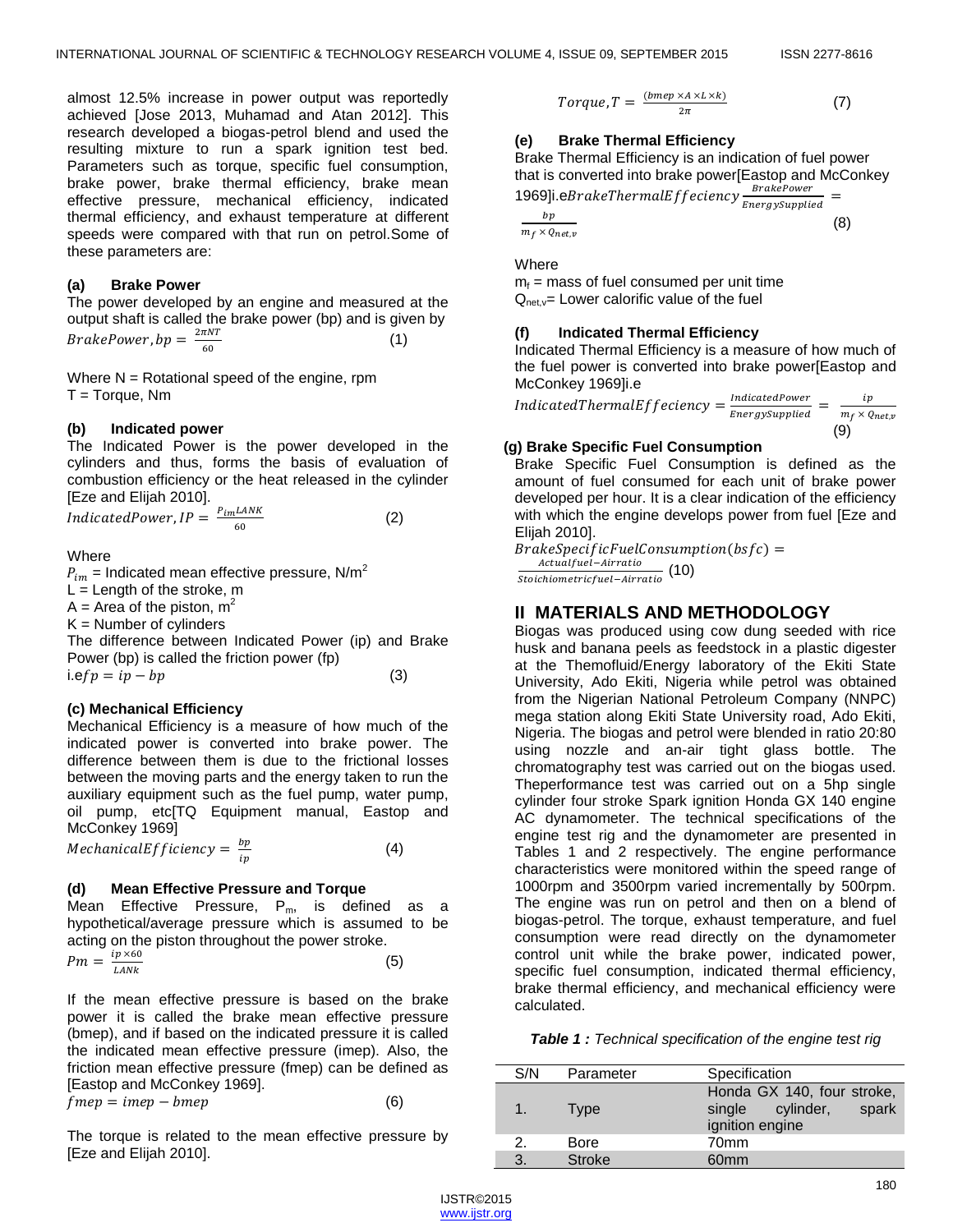|    | <b>Maximum Power</b>       | 5hp @ 4000rpm      |
|----|----------------------------|--------------------|
| 5. | DisplacementV <sub>d</sub> | 144cm <sup>3</sup> |
| 6. | Compression<br>ratio       | 21:1               |
|    | Swept Volume               | 230cm <sup>3</sup> |

*Table 2: Specifications of the dynamometer*

| S/N           | Parameter                        | Specification                     |
|---------------|----------------------------------|-----------------------------------|
| $\mathbf 1$ . | Type                             | Honda GX 140                      |
| 2.            | Maximum operating<br>capacity AC | 220V,<br>Single<br>phase,<br>50Hz |
| 3.            | Maximum operating<br>Capacity DC | 12V, 8.3A                         |
| 4.            | Maximum Speed                    | 4000rpm                           |
| 5.            | Torque arm radius                | 25 <sub>mm</sub>                  |

#### **A.Calibration of Torque Meter**

Before the engine test, the torque meter was calibrated. The torque meter was set to zero and calibrated before use. To do the calibration [TQ Equipment manual]:

- i. The span control was set to its maximum clockwise position
- ii. I shook or rocked the engine vigorously to overcome the stiction of the bearing seals.
- iii. The torque meter was set to read zero.
- iv. A 8kg starting with 1kg with 1kg increments was hanged on the calibration arm.
- v. I shook the engine until the torque meter reading settles down to a constant value.
- vi. The span control was adjusted to give a torque reading of 8.6Nm
- vii. The calibration load was removed and steps (ii) to (vi) repeated until satisfied that the zero and the span testing settings are correct.
- viii. I recorded the indicated torque meter reading for each load and calculated the applied torque from the relationship  $T = mga(Nm)$

#### **Where**

- $T =$  Applied torque (Nm)
- m= Applied mass (kg),
- $g =$  Acceleration due to gravity, m/s<sup>2</sup>

a= Distance from the centre of the dynamometer to the torque  $arm = 0.25m$ 

# **B. Fuel Testing**

Procedure for testing the fuels on the test bed

- (i) The fuel tank was filled with Petrol.
- (ii) I calibrated the torque meter, as described above.
- (iii) The fuel was allowed to flow into the graduated pipette on the instrumentation unit.
- (iv) I started the engine and recorded the time taken for the engine to consume 8ml of petrol. The exhaust temperature, torque, and RPM were also recorded.
- (v) Steps (iii) and (iv) were repeated with a blend of petrol and biogas.

# **III RESULTS AND DISCUSSIONS**

The chromatography result of the biogas is as shown in Table 3.

*Table 3: Chromatography result of biogas*

| S/N | <b>Constituent Gas</b> | Percentage (%) |
|-----|------------------------|----------------|
|     | $CH_4$                 | 65.250972      |
|     | NH <sub>3</sub>        | 0.647809       |
| 3   | CO                     | 1.629328       |
|     | $H_{2}S$               | 1.760274       |
|     | CO <sub>2</sub>        | 30.711616      |
|     | Total (Biogas)         | 100.00000      |

The result showed that the biogas contains 65.25%, 0.65%, 1.63%, 1.76%, and 30.71% of methane CH<sub>4</sub>, ammonia NH3,carbon monoxide CO, hydrogen sulphide  $H<sub>2</sub>S$ , and carbon dioxide  $CO<sub>2</sub>$  respectively.

# **A. Result of The Calibration of The Torque Meter**

The result of the calibration of torque meter is as given in Table 4 and Fig. 1 below.

#### *Table 4 : Result of the calibration of the torque meter*

| Load, m<br>(kg) | Deflection | Torque, $T =$<br>$mga$ (Nm) |
|-----------------|------------|-----------------------------|
| 0.5             |            | 1.23                        |
|                 | 2          | 2.45                        |
| 2               | 5          | 4.91                        |
| 3               | 8          | 7.36                        |
|                 | 10         | 9.81                        |
| 5               | 13         | 12.26                       |
| 6               | 15         | 14.72                       |
|                 | 18         | 17.17                       |



*Fig. 1: The graph of Torquemeter reading, T, (Nm) against Applied torque, Ө (Nm).*

# **B. Result of Engine Performance Tests**

A four stroke Internal Combustion Engine test bed was run on the two fuels namely petrol and biogas-petrol blend. The results are presented in Tables 5 and 6 below while Fig.2 to Fig. 9 compare the performance of the two fuels.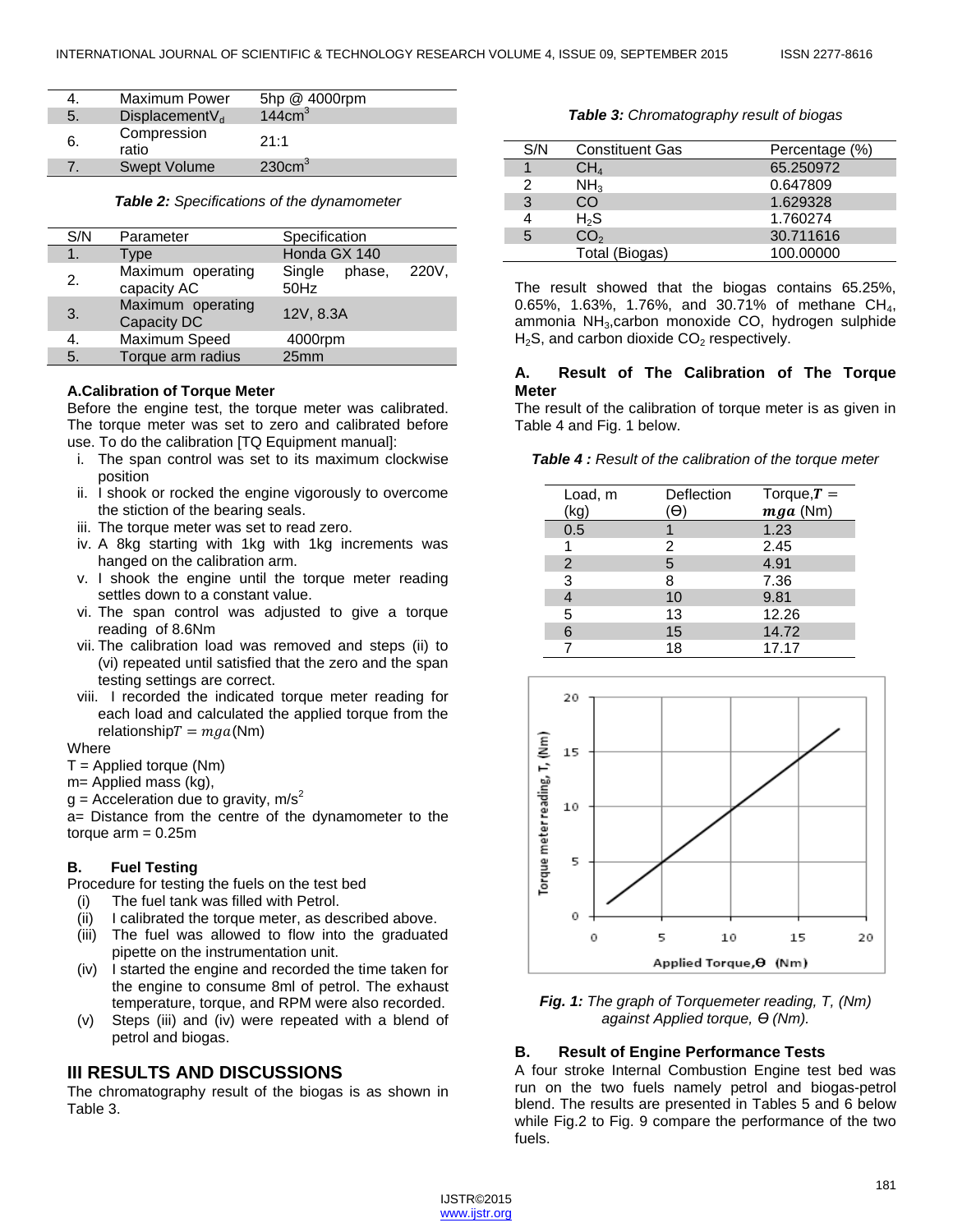| S/<br>${\sf N}$ | Spe<br>ed,<br><b>RP</b><br>M | Torq<br>ue,<br>Nm | Fu<br>el<br>Ma<br>SS<br>flo<br>W<br>rat<br>е,<br>kg/<br>hr | <b>Brak</b><br>$\mathbf{e}$<br>Pow<br>er,<br>kW | Specific<br>Fuel<br>Consump<br>tion,<br>g/kWh | <b>Brake</b><br>Therm<br>al<br>Efficie<br>ncy, % | <b>Brake</b><br>Mean<br>Effecti<br>ve<br>Press<br>ure,<br>N/m <sup>2</sup> | Fricti<br>on<br>Pow<br>er<br>kW | Mechan<br>ical<br>Efficien<br>cy, % | Indicat<br>ed<br>Therm<br>al<br>Efficie<br>ncy, % | Exhaust<br>Temper<br>ature,<br>$^{\circ}$ C |
|-----------------|------------------------------|-------------------|------------------------------------------------------------|-------------------------------------------------|-----------------------------------------------|--------------------------------------------------|----------------------------------------------------------------------------|---------------------------------|-------------------------------------|---------------------------------------------------|---------------------------------------------|
|                 | 100<br>$\Omega$              | 6                 | 1.0<br>$\overline{7}$                                      | 62.8<br>$\overline{4}$                          | 16.96                                         | 4.81                                             | 0.000<br>16                                                                | 29.5<br>3                       | 0.68                                | 3.13                                              | 380                                         |
| $\overline{2}$  | 150<br>0                     | 7.5               | 1.1<br>8                                                   | 117.<br>83                                      | 10.05                                         | 8.11                                             | 0.000<br>20                                                                | 20.7<br>4                       | 0.85                                | 6.68                                              | 430                                         |
| 3               | 200<br>$\Omega$              | 7.9               | 1.5<br>$\overline{2}$                                      | 165.<br>48                                      | 9.20                                          | 8.86                                             | 0.000<br>21                                                                | 19.2<br>$\overline{7}$          | 0.90                                | 9.59                                              | 450                                         |
| 4               | 250<br>0                     | 8.1               | 1.7<br>8                                                   | 212.<br>09                                      | 8.37                                          | 9.73                                             | 0.000<br>22                                                                | 18.8<br>5                       | 0.92                                | 12.25                                             | 500                                         |
| 5               | 300<br>$\Omega$              | 8.4               | 1.9<br>$\overline{4}$                                      | 263.<br>93                                      | 7.34                                          | 11.10                                            | 0.000<br>23                                                                | 13.2<br>$\mathbf{0}$            | 0.95                                | 21.00                                             | 540                                         |
| 6               | 350<br>$\Omega$              | 8.5               | 2.6<br>6                                                   | 311.<br>58                                      | 8.55                                          | 9.53                                             | 0.000<br>23                                                                | 11.7<br>3                       | 0.96                                | 27.56                                             | 560                                         |

### *Table 5: Result of the Engine performance tests using Petrol fuel*

*Table 6 : Result of the Engine performance tests using Biogas-Petrol blend fuel*

| S/<br>$\mathsf{N}$      | Spe<br>ed,<br><b>RPM</b> | Torq<br>ue,<br>Nm | Fu<br>el<br>Ma<br>SS<br>flo<br>W<br>rat<br>е,<br>kg/<br>hr | <b>Brak</b><br>e<br>Pow<br>er,<br>kW | Specific<br>Fuel<br>Consumpt<br>ion,<br>g/kWh | <b>Brake</b><br>Therm<br>al<br>Efficien<br>cy, % | <b>Brake</b><br>Mean<br>Effecti<br>ve<br>Pressu<br>re,<br>N/m <sup>2</sup> | Fricti<br>on<br>Pow<br>er<br>kW | Mechani<br>cal<br>Efficienc<br>y, % | Indicat<br>ed<br>Therm<br>al<br>Efficien<br>cy, % | Exhaust<br>Temperat<br>ure, <sup>o</sup> C |
|-------------------------|--------------------------|-------------------|------------------------------------------------------------|--------------------------------------|-----------------------------------------------|--------------------------------------------------|----------------------------------------------------------------------------|---------------------------------|-------------------------------------|---------------------------------------------------|--------------------------------------------|
|                         | 1000                     | 6.2               | 1.1<br>8                                                   | 64.9<br>3                            | 18.23                                         | 4.47                                             | 0.0001<br>$\overline{7}$                                                   | 27.4<br>$\overline{4}$          | 0.70                                | 3.37                                              | 350                                        |
| $\overline{2}$          | 1500                     | 7.8               | 1.2<br>5                                                   | 122.<br>54                           | 10.23                                         | 7.96                                             | 0.0002<br>1                                                                | 16.0<br>$\overline{2}$          | 0.88                                | 8.65                                              | 410                                        |
| 3                       | 2000                     | 8                 | 1.5<br>$\overline{2}$                                      | 167.<br>57                           | 9.08                                          | 8.97                                             | 0.0002<br>$\overline{2}$                                                   | 17.1<br>$\,8\,$                 | 0.91                                | 10.76                                             | 440                                        |
| $\overline{\mathbf{4}}$ | 2500                     | 8.3               | 1.6<br>4                                                   | 217.<br>32                           | 7.54                                          | 10.80                                            | 0.0002<br>3                                                                | 13.6<br>$\overline{2}$          | 0.94                                | 16.96                                             | 460                                        |
| 5                       | 3000                     | 8.6               | 2.1<br>3                                                   | 270.<br>21                           | 7.89                                          | 10.33                                            | 0.0002<br>$\mathfrak{S}$                                                   | 6.91                            | 0.98                                | 40.09                                             | 530                                        |
| 6                       | 3500                     | 8.7               | 3.0<br>4                                                   | 318.<br>91                           | 9.55                                          | 8.53                                             | 0.0002<br>$\overline{4}$                                                   | 4.40                            | 0.99                                | 73.50                                             | 570                                        |

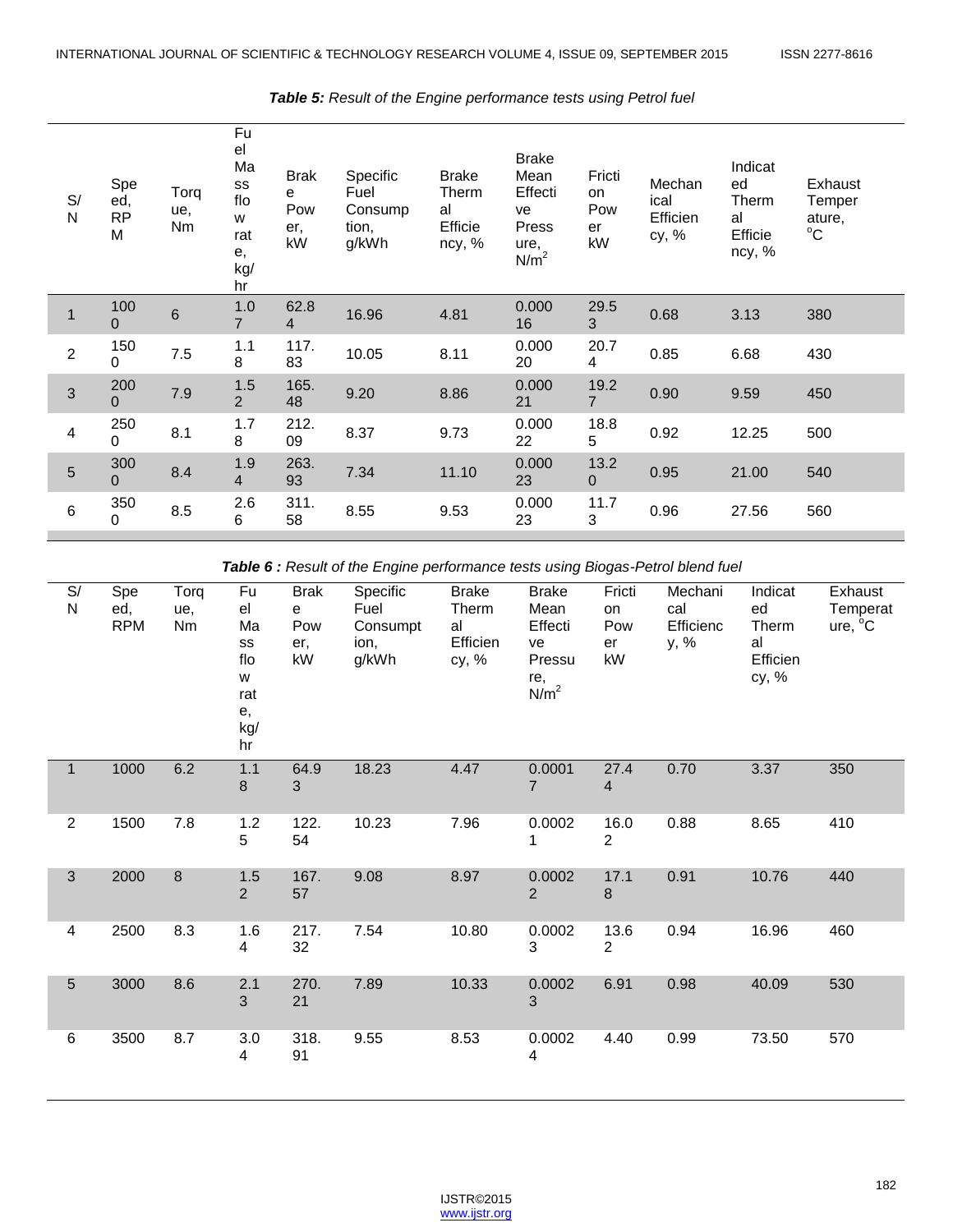#### **i. Torque**

The torque generated by the engine increased as the speed increases for the two fuels as shown in Tables 5 and 6. The torque achieved ranged from 6Nm to 8.5Nm for the petrol fuel and between 6.2Nm and 8.7Nm for the biogas-petrol blend fuel. This is due to the fact that the biogas-petrol blend generated more energy when burnt compared with petrol owing to its slightly higher heating value. The highest values of torque of 8.5Nm and 8.7Nm were recorded for petrol and biogas-petrol blend respectively was recorded at a speed of 3500rpm. Also, as the speed increases, the generated torque also increases but with less fuel consumption per unit time. Judging from the shape of the curves in Fig.2, further increase in speed will produce an increase in torque.



*Fig. 2: The Graph of Torque (Nm) against Engine Speed (rev/min)*

#### **ii. Fuel Mass Flow Rate**

The Fuel Mass Flow Rate of the two fuels increases as the engine speed increases. There are no significant differences in the parameter for the two fuels until after a speed of 3000rpm when the fuel mass flow rate for biogas-petrol blend increased more than that of petrol as shown in Fig. 3. This might be due to the fact that biogaspetrol blend (density of  $739.2 \text{ kg/m}^3$ ) has a slightly lower density than petrol (density of  $740.5$  kg/m<sup>3</sup>) and as such flows more easily than petrol.



*Fig. 3: The Graph of Fuel Mass Flow Rate (kg/hr) against Engine Speed (rev/min)*

# **iii. Brake Power**

The Engine performance with respect to brake power when run on petrol and biogas-petrol blend is shown in Fig. 4. Biogas-petrol blend produced slightly greater brake power when compared with petrol fuel. This can be attributed to the fact that biogas-petrol blend has a slightly higher heating value than petrol[Awogbemi 2014] and therefore produced more energy aftercombustion at a given speed. From Fig. 4, brake power increases with an increase in engine speed. The highest brake power of 311.58kW and 318.91kW was recorded at the maximum speed of 3500rpm for the biogas-petrol blend and petrol respectively.



*Fig. 4: The Graph of Brake Power (kW) against Engine Speed (rev/min)*

#### **iv. Specific Fuel Consumption**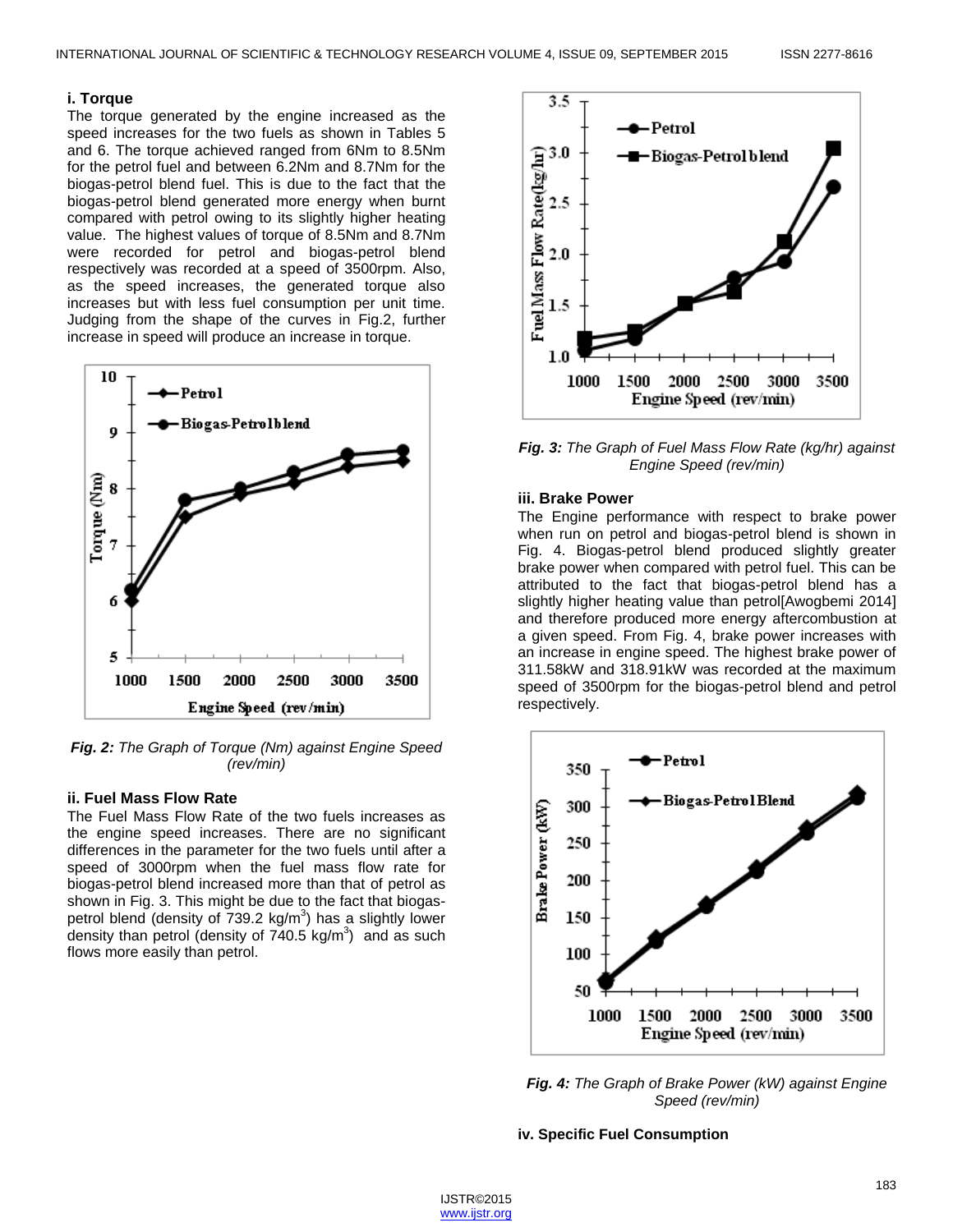The engine performance with respect to Specific Fuel Consumption is shown in Fig.5. The Specific Fuel Consumption decreased as the engine speed increased. At an engine speed greater than 2750rpm, the specific fuel consumption for biogas-petrol blend was higher than that of petrol the same way as the fuel mass flow rate speed is greater than that of petrol fuel at those speeds. This can be explained from the fact that the power required at the speed above 2750rpm necessitated an increase in the flow rate and the fuel consumption. The appreciably higher specific fuel consumption of biogaspetrol blend could also be explained in terms of higher specific gravity, and higher viscosity of petrol which led to higher fuel consumption per unit of power produced. Also, higher fuel viscosity reduces the quality of fuel atomisation and could result in higher gas emission and fuel consumption [Eze and Elijah 2010].



*Fig. 5: The Graph of Specific Fuel Consumption (g/kWh) against Engine Speed (rev/min)*

## **v. Brake Thermal Efficiency**

Fig. 6 presents the performance of the fuels on an ICE test bed with respect to brake thermal efficiency. Petrol presented a higher brake thermal efficiency than biogaspetrol fuel particularly at a speed above 2750rpm. According to the second law of thermodynamics, the engine thermal efficiency increases due to the reduced heat loss from the engine through heat transfer to the coolant and to atmosphere [Fergusson 1986]. Moreover, the efficiency is inversely proportional to the brake specific fuel consumption [Pankhaniya et al 2011, Jose et al 2013], biogas-petrol blend has a lower ignition temperature, which may hasten engine combustion process and thus makes it have higher thermal efficiency than petrol. It has been observed [Plint and Patners 1987] that the fall in brake thermal efficiency, particularly at higher speed, reveals that specific fuel consumption relates conversely with thermal efficiency. This however emphasised the desirability of running engines at near their maximum power output or speed to expect good return for the burnt fuel. The decrease in thermal efficiency was due to increased mechanical losses in

engine relative to useful power output, throttling losses, and deterioration in combustion efficiency [Eze and Elijah 2010]. Generally, it was observed that the two fuels behaved in the same way on the test bed.



*Fig. 6: The Graph of Brake Thermal Efficiency (%) against Engine Speed (rev/min)*

#### **vi. Brake Mean Effective Pressure**

The engine performance with respect to the brake mean effective pressure is presented in Fig.7. The brake mean effective pressure is the calculated mean pressure that would act upon observed power output, when no mechanical losses occur. This parameter behaved in similar way as torque and brake power [Fergusson 1986, Eze and Elijah 2010]. The brake mean effective pressure increased with increase in speed with the biogas-petrol blend having higher values at all speeds than petrol.



*Fig. 7: The Graph of Brake Mean Effective Pressure (N/m<sup>2</sup> ) against Engine Speed (rev/min)*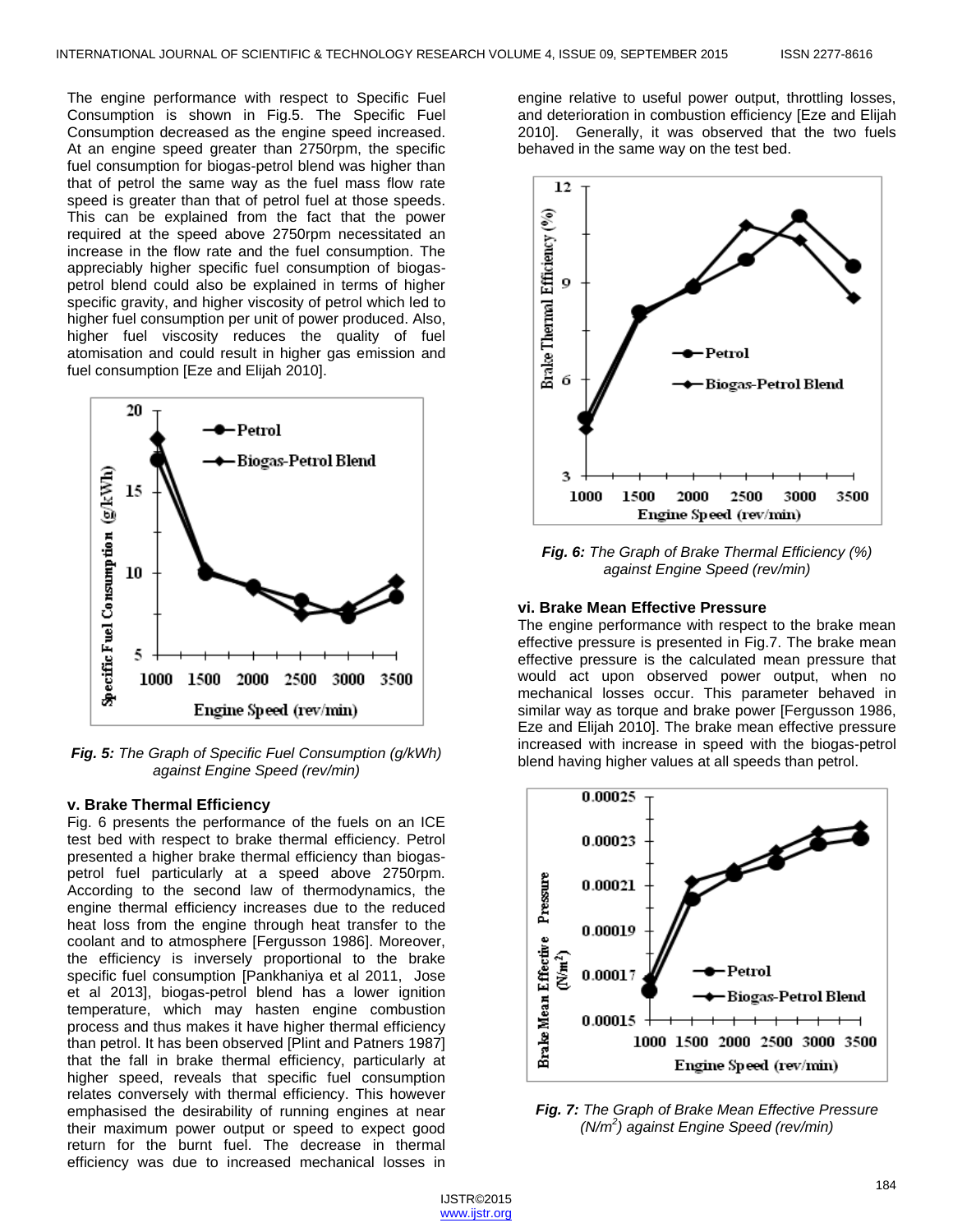#### **vii.Mechanical Efficiency**

The biogas-petrol blend produced higher mechanical efficiency than petrol at a given speed when used on test bed. This can be attributed to the fact that more power is generated by biogas-petrol blend than petrol fuel. The mechanical efficiency increases sharply at lower speed of 1000rpm – 1500rpm but gently thereafter as shown in Fig.8.



*Fig. 8: The Graph of Mechanical Efficiency (%) against Engine Speed (rev/min)*

#### **viii. Exhaust gas Temperature**

Fig. 9 presents the effect of the fuels on the exhaust gas temperature. As shown in the figure, exhaust gas temperature increased with increase in engine speed. Because heating value of petrol is slightly lower than that of biogas-petrol blend, petrol presented slightly higher exhaust gas temperature in some speeds than biogaspetrol blend. Also, ignition temperature of petrol is higher than biogas-petrol blend so the temperature required for burning petrol is also higher [Pankhaniya et al 2011].



*Fig. 9: The Graph of Exhaust Temperature (<sup>0</sup> ) against Engine Speed (rev/min)*

# **IV CONCLUSION**

The use of biogas as an internal combustion fuel comes with its own difficulties which include modification of some parts of the engine and some engine specifications. The technology to achieve running an IC engine on biogas is not presently available in Nigeria. However, blending of biogas with petrol is not as problematic as using only biogas to run spark ignition engine. It can therefore be concluded that biogas-petrol blend is a veritable and viable alternative for standalone spark ignition engine. A spark ignition engine fuelled with biogas-petrol fuel of proportion 20:80 generates more torque, brake power, indicated power, brake thermal efficiency and more brake mean effective pressure but with less fuel consumption and exhaust temperature. A biogaspetrol blend run on spark ignition engine is more economical, environmental friendly, and contributes to waste disposal and production of fertilizer.

# **ACKNOWLEDGMENT**

The authorsare grateful to the authority of Mechanical Engineering Department, LadokeAkintolaUniversity of Technology, Ogbomoso, Nigeria for permission to use theirInternal Combustion Engine Test Bed.

#### **REFFERENCES**

- [1] Adeyemo S.B. Utilizing animal wastes for energy production. Nigerian Journal of Industrial and System Studies. Besade Publishing Press. 2(4), Pp 12-15, 2003.
- [2] Awogbemi, O. Utilization of a blend of biogas and petrol as an alternative fuel for petrol engine. M.Eng thesis submitted to the department of Mechanical Engineering, Ekiti State University, Ado Ekiti, Nigeria. Unpublished, 2014.
- [3] Awogbemi,Omojola and Adeyemo, S.B .Investigation of the influence of some parameters on biogas yield. Elixir International Journal. 54A. Pp 12825-12828. 2013.
- [4] Eastop T.D and A. McConkey. Applied Termodynamics for Engineering Technologists. Longman Group Ltd., London, Second edition. Pp 709. 1969.
- [5] Eze J.I and Elijah I.R. Tested performance of parameters of Diesel Fuel and transterifiedSheanut Oil blends in Compression Ignition Engine. Global Journal of Emerging Research in Engineering (GJRE) VOL. 10 Issue 1 (Ver 1.0). Pp 84 – 92, 2010.
- [6] Ferguson C.R. Internal Combustion Engines. Wiley, New York. Pp 437. 1986.
- [7] Gupta M, Bell S.R, Rathman S.B, and Bhargava, S. Fuel composition effects on emissions in a natural gas-fuelled spark ignition engine. Journal of Energy Resources Technology. Vol 118. 1996.
- [8] Huang J, Crookes R.K. Spark Ignition engine performance with simulated biogas- a comparison